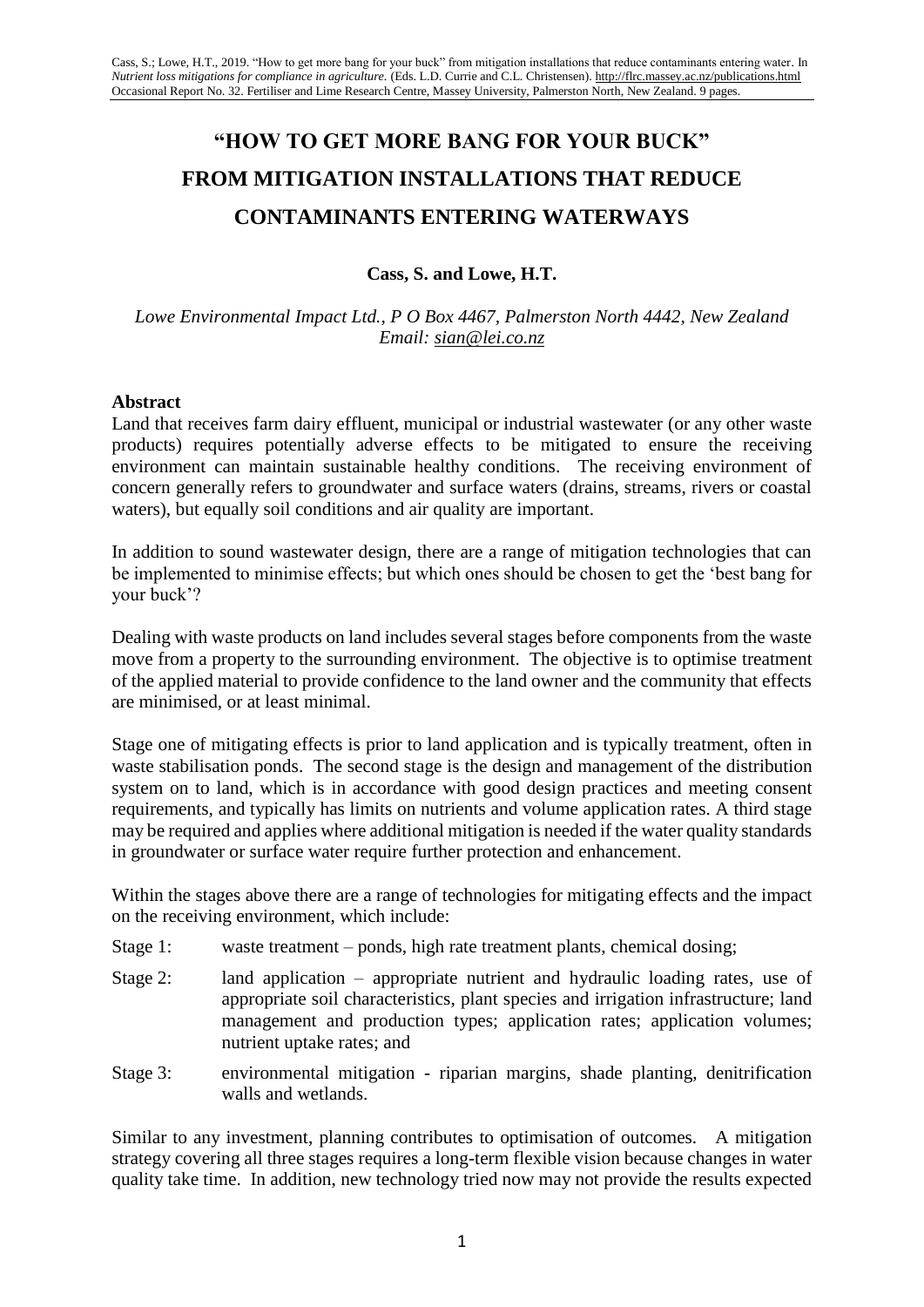and another technology or improvement to that technology may be required in the future. Equally a technology or practice may become redundant if acceptable levels of improvement to the water quality are achieved, or the technology reaches its expected life.

The identification and selection of technologies for Stage 3's environmental mitigation can be further divided into 5 steps. The first steps as part of this third stage are to understand components of the system, including the waste product, the receiving environment, and the applicable mitigation technology options. The following steps are to design the mitigation approach, then monitor outcomes to determine ongoing developments and future required changes.

The Levin wastewater land treatment system provides an example of a mitigation strategy in practice.

**Keywords:** nitrogen leaching, mitigation, wastewater, land treatment, wetland, denitrification walls, riparian margins.

#### **Introduction**

Surface water bodies in New Zealand require mitigation of effects from surrounding land use. Policies, rules and councils will demand mitigation from community utility effects and from farm management effects. The National Policy Statement for Freshwater Management (2017a) strongly encourages regional councils to make rules associated to waste and water to assist improvement and safety to both the environment and to human health. Media reporting of eutrophic water bodies is not uncommon; such as "New River Estuary in Invercargill has shifted from 1% grossly eutrophic to 15% in 18 years" (Stevens, L. 2018). And "Lake Horowhenua has degraded in response to forest clearance, wetland drainage, intensive land use, and a period of treated effluent disposal" (MfE, 2017b). The complexity of the issues faced with such changes require clever solutions.

Similar to any investment, planning contributes to optimisation of outcomes. A mitigation strategy aims to take responsibility for contaminants moving through the environment from defined locations, such as a municipal wastewater scheme or within a farm system. This requires a long-term flexible vision because changes in water quality take time; plus a new technology tried now may not provide the results expected and another technology or improvement to that technology may be required in the future. Equally a technology or practice may become redundant if acceptable levels of improvement to the water quality is achieved, or the technology reaches its expected life.

Horowhenua District Council is preparing a mitigation strategy for Levin wastewater land treatment system (LWWLT). This aims to take responsibility for the waste within the defined land application area and minimise contaminants moving beyond its boundary.

The LWWLT, known as "The Pot", has been operating for nearly 30 years. The wastewater from Levin's treatment plant is transferred to The Pot and stored in a 7 ha infiltration pond prior to discharge via irrigation to pine trees on the surrounding land. The land is sand dunes situated approximately 1 km from the coast with the Waiwiri Stream travelling from its source at Lake Papaitonga alongside The Pot before it reaches the coast.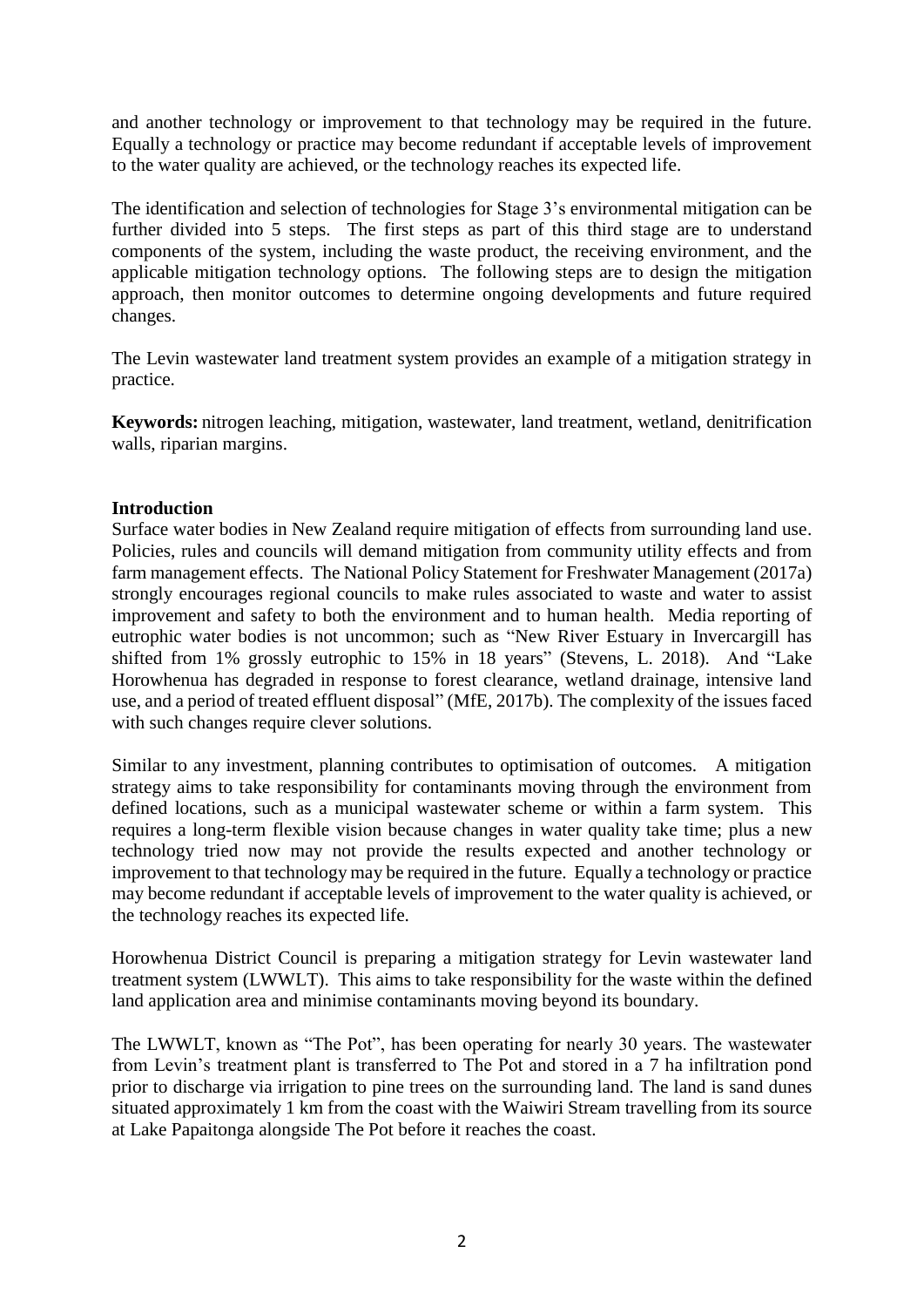## **Mitigation Strategy**

A mitigation strategy is a future focused procedure demonstrating how mitigation options can be included into contaminant management. A long-term vision allows time for water quality to change and technologies to be changed or be modified as needed. Technologies can be simple land management techniques (e.g. drain management), or complex devices (e.g. water filtration and chemical dosing).

The 5 step process shown in Figure 1 starts with identifying the drivers for change and investigating the system as a whole. Understanding what is currently taking place is critical for identification of what needs to change. The following steps identify potential mitigation technologies based on step one's information. This is followed by installation then monitoring and reviews of the selected technologies. A wholistic review is undertaken in Step 5 to consider all factors influencing the receiving environment as well as the technologies installed.



**Fig. 1: Surface water effects mitigation 5 step strategy**

The following sections describe each step of the strategy; followed by the mitigation strategy for the LWWLT.

## **Step One: Identify Drivers for Change - Describe site, whole contaminant pathway, and contaminant characteristics**

Drivers for change stimulate the interest to invest time and resources. Without strong drivers it is difficult to promote any project. Clear objectives defined at the beginning of the project create a foundation to work on and a framework to work inside.

With clear drivers in place, step one then focuses on investigations that describe the physical parameters, such as contaminant quality and quantity, climate, land use, landscape characteristics and soil. The parameters described are selected if they are likely to influence the contaminant pathway through the site of concern. Further influences to the receiving groundwater and surface water from the whole catchment contribute to understanding the conditions. The more information gathered that assists describing the issues the greater the opportunities for appropriate mitigation selection. This framework is shown in Figure 2.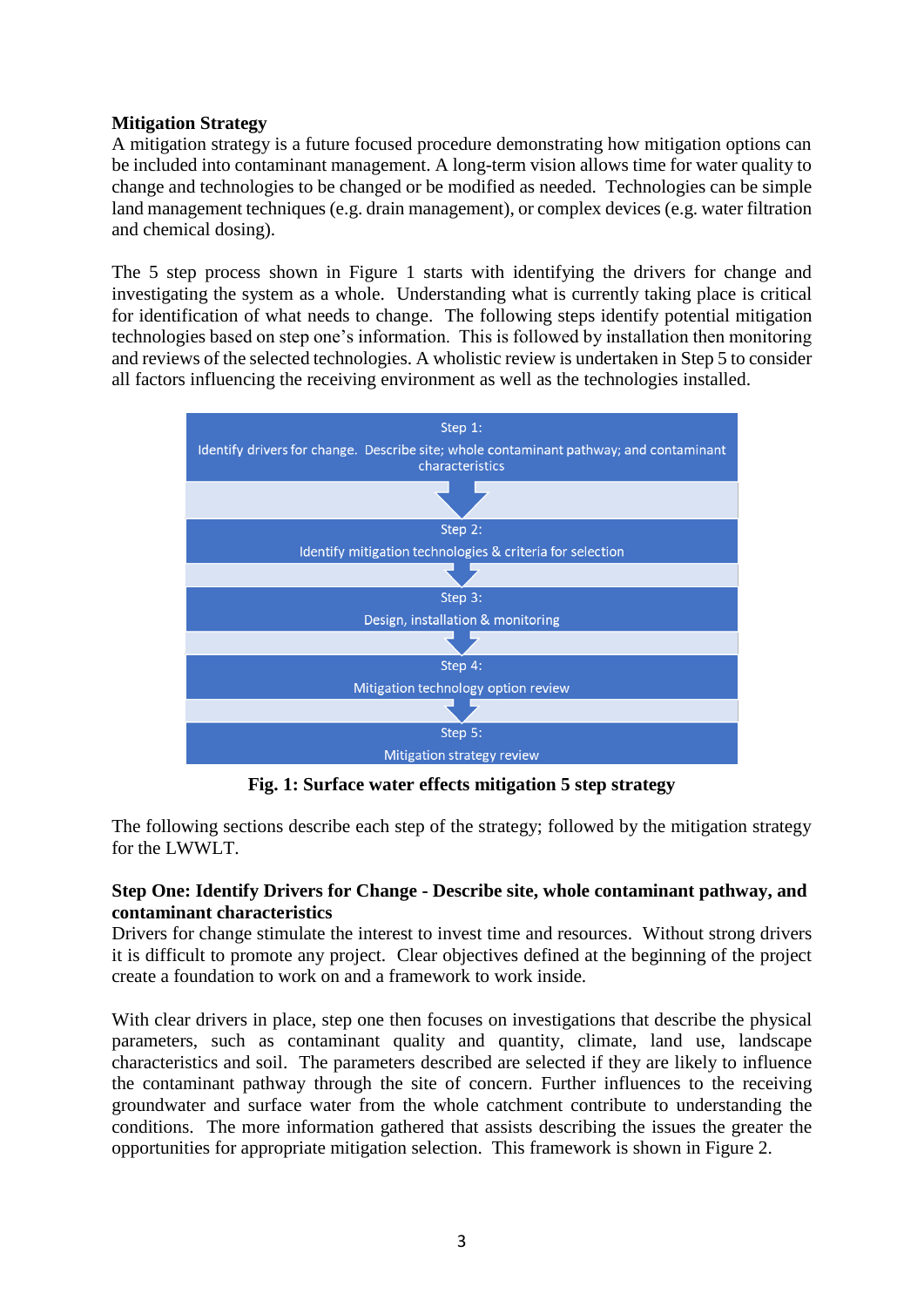

**Fig. 2: Contaminant pathway framework**

# **Step Two: Identify mitigation technologies and criteria for selection**

The criteria for selection of mitigation options and technologies requires a rigorous process to confirm the following, as shown in Figure 3:

- Suitability to the site conditions;
- Level of reduction in contaminants likely to be achieved; and
- Affordability.



**Fig. 3: Identification of suitable mitigation technology**

#### *Suitability to Site Conditions*

A technology may operate and be effective at one location but when it is installed at a new location with different conditions, it may not achieve the outcomes required. For example, a denitrification wall may have been installed easily into a sandy soil and provided 50% reduction of nitrogen when concentrations began at 50 mg/L. However, transferring the denitrification wall to a gravelly soil may require expensive structures to enable installation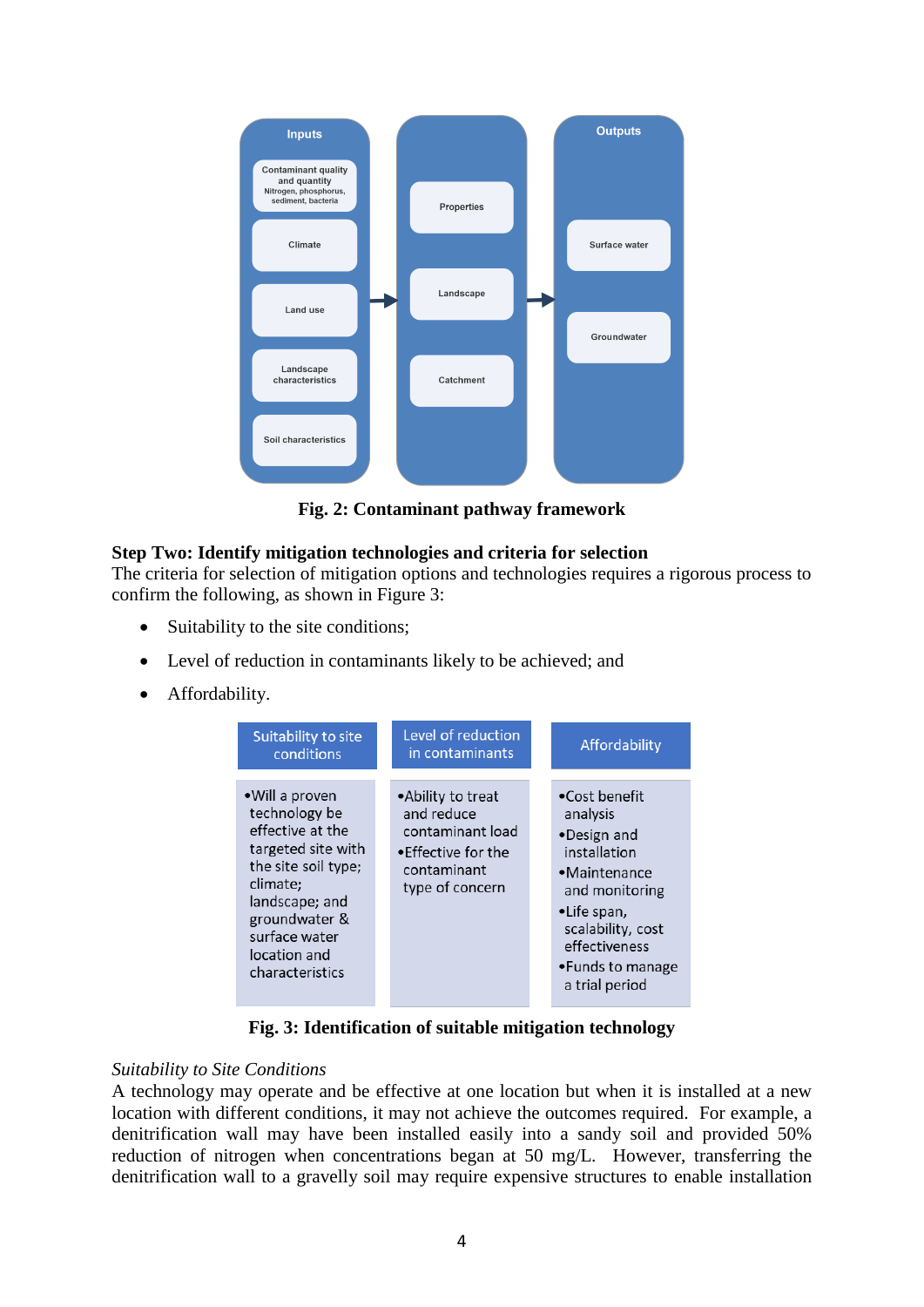and twice the nitrogen concentrations may not gain a 50% reduction. The environmental conditions will require comparisons to examples that are used to guide the technology selection.

### *Level of Reduction in Contaminants*

Examples of a proposed technology will require evidence of the following and interpretation of that evidence to demonstrate how the technology is predicted to perform at the proposed site:

- Potential reduction in contaminant concentration;
- Ability to treat the type of contaminants that occur;
- Ability to manage the contaminant loads; and
- Expected timeframe for improvements to be identified (including time to establish peak operational performance) and expected performance life.

#### *Affordability*

Affordability of the mitigation technology requires a range of factors to be taken into account to demonstrate a cost effective solution. These include:

- Level of funds budgeted to trials and ongoing mitigation efforts;
- Initial design and installation costs;
- Maintenance requirements;
- Ongoing cost and ease of operation, monitoring, and maintenance;
- Life span;
- Scalability, cost effectiveness as a trial as well as a larger expanded version for future installation; and
- The potential cost per unit of reduction in contaminant load to the receiving environment.

#### **Step Three: Design, installation and monitoring**

A positive outcome from Step 2 then requires the following work to be carried out:

- Detailed design of the technology to suit the site and the resources available;
- Detailed cost of the design;
- Confirmation costs are appropriate when considered against the anticipated level of mitigation achieved and is within the allocated budget;
- Installation:
- Prepare a maintenance and monitoring programme; and
- Operate and maintain and monitor.

Records will be required to inform the effectiveness of the technology, regarding both the maintenance of the technology and the water quality changes. Records of maintenance carried outshould identify maintenance costs, including the time taken and frequency that maintenance is needed. Monitoring, as identified in the planning stage aims to provide information of the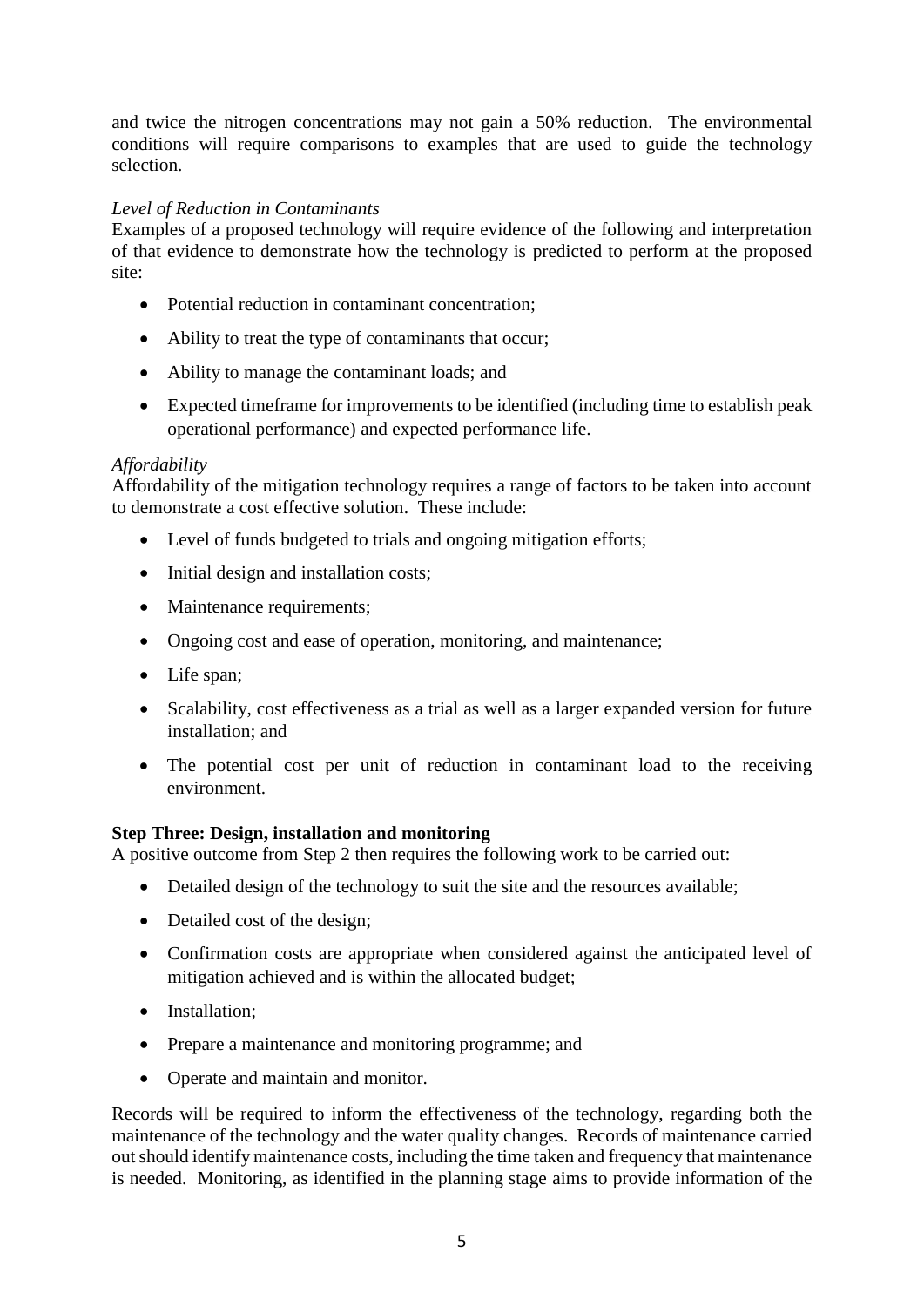actual improvements in water quality achieved and efficacy of the system. This information will contribute to design improvements.

A trial approach at this step may prove a more cost effective approach in the long term. A trial would install a small scale example of the technology that could provide more information about its suitability to the specific circumstances of a site before it is either expanded across the site or discarded.

#### **Step Four: Mitigation technology option review**

Similar to Step 2 that outlined preliminary assessments for a technology, Step 4 assesses the performance of the technology working in situ. Once the technology is installed and operating with monitoring and maintenance data collected, the technology can be reviewed to decide its value and whether it is continued, expanded, modified or discontinued.

The review should include the following evaluations using records collected during Step 3:

- Surface water quality improvements;
- Groundwater quality improvements;
- The level of mitigation achieved over time (including changes and life expectancy);
- Costs (capital and operational); and
- The review process itself to inform the above 4 items.

Over time the regular reviews will identify progress towards the objectives but also determine if changes are needed or if the technology decreases effectiveness. If a trial approach has been installed the review phase will determine if a larger system is installed or the technology is discarded.

#### **Step Five: Mitigation Strategy Review**

Steps  $1 - 4$  concentrate on the individual mitigation technology while Step 5 brings all mitigations together. Such a review should focus on the effects in the receiving environment and determine what options and technologies to continue with and what are not valuable to land management in the catchment as well as the site they are located. The review should include but not be limited to the following information:

- Acknowledge all measures of contaminant mitigation that take place at the site, and the wider catchment;
- The need for a minimum of three to five years data that depict the effects from utilising mitigation technologies;
- Cost benefit analysis for each technology;
- The relevance of the strategy to water quality in the larger catchment; and
- Recommend changes to the strategy.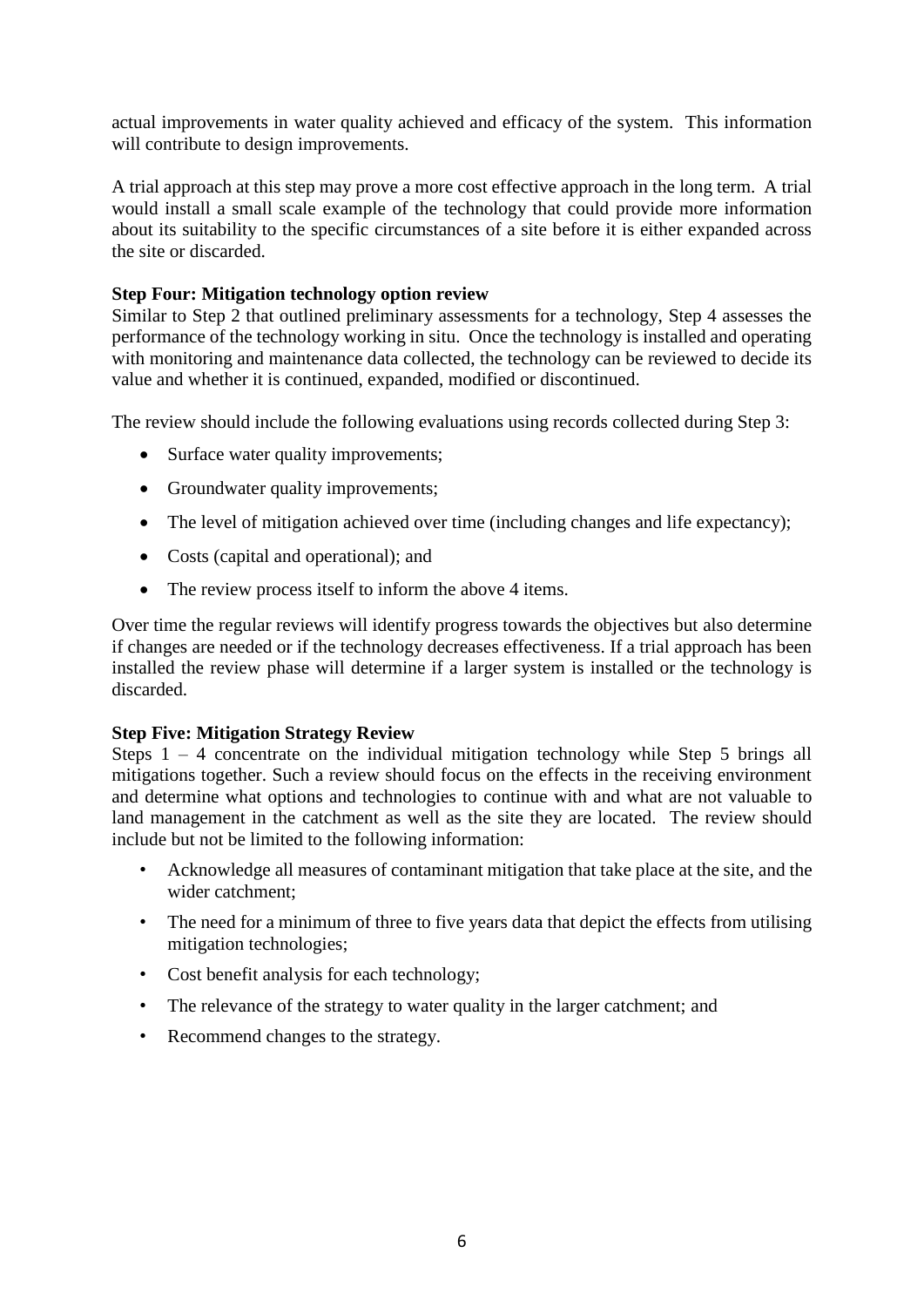# **LEVIN LAND TREATMENT MITIGATION STRATEGY**

#### *Step One: Identify Drivers for Change*

The community aspirations, regional policy (One Plan) and national policy direction (National Policy Statement for Freshwater Management 2014, amended 2017) to maintain or improve water quality, particularly nitrogen concentrations, in groundwater and the adjacent Waiwiri Stream all drive the need to make changes. The vision statement prepared at a catchment group meeting succinctly defines the drive to restore the Waiwiri Stream and catchment to health.

*"Our hapu and community take pride as active Kaitiaki of the healthy Waiwiri Catchment and whenua. The pristine, beautiful lake and streams sustain us, are food baskets and ecological taonga for ourselves; future generation to manaaki manuhiri"*

Preparation of the re-consenting application for the LWWLT provided the investment towards an extensive investigation of the physical characteristics that has taken place over 8 years. The site investigations included descriptions of the ecology, climate, soils, landscape, groundwater and surface water. The history of data from the wastewater irrigation scheme provided the background data to assist interpretation of the monitoring that took place. The conclusions stated there is no technical water quality reason to make changes to the current treatment system. However, the conclusions also identified the water quality of the Waiwiri Stream is affected by the whole catchment not just The Pot activity.

Further detail to support the mitigation strategy will be investigations that define the nitrogen transformations and the pathways followed from the Levin wastewater treatment plant (WWTP) through to the Waiwiri Stream. Understanding the wider system involved compared to the focus on The Pot site that took place for the re-consenting investigations may provide scope for better placed mitigation technologies, such as potential changes in the pipe from the WWTP to The Pot infiltration pond.

#### *Step Two: Identify mitigation technologies and criteria for selection*

The LWWLT already has a range of mitigation practices that have been carried out for the 30 years of operation and more practices that are planned with the new consent. Additional mitigation technologies are also planned to follow the mitigation strategy approach described here. Table 1 identifies the existing, planned and strategic mitigation practices and technologies that contribute to the objectives of this mitigation strategy.

| <b>Existing</b> |                     | <b>Consent Application</b> |                          | <b>Wider Strategy</b> |                           |
|-----------------|---------------------|----------------------------|--------------------------|-----------------------|---------------------------|
|                 | Irrigation to land; |                            | Increased land area for  |                       | Ecosystem trial;          |
|                 | Pine forest;        |                            | irrigation;              |                       | Riparian margins planted  |
|                 | Infiltration pond.  |                            | Increased frequency of   |                       | in native species;        |
|                 |                     |                            | irrigation combined with |                       | Denitrification walls and |
|                 |                     |                            | decreased application    |                       | beds:                     |
|                 |                     |                            | depth per application;   |                       | Creation or enhancement   |
|                 |                     |                            | Replanting pine forest.  |                       | of wetlands.              |
|                 |                     |                            |                          |                       |                           |

**Table 1: Mitigation Technology for the LWWLT**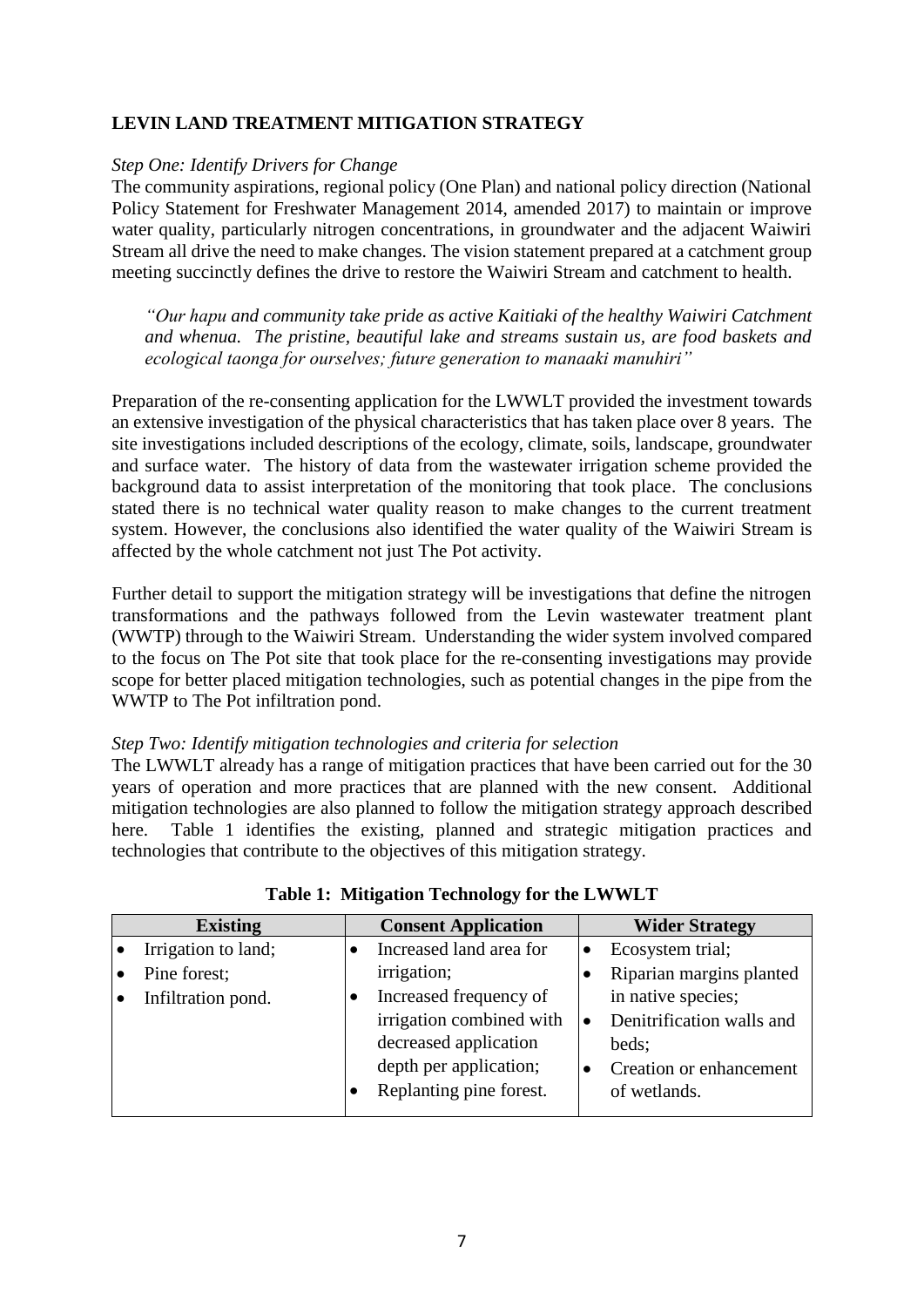The existing mitigation has proved effective, however with the increased population over the next 30 years and the improved land treatment approaches available today, changes at the site are planned. The changes include upgrades of the irrigation infrastructure and reduced application depths that will allow for greater soil treatment. The pine forest was mature and has been harvested. This allows for a new plantation with more active plant uptake from the growing trees by comparison to the mature forest.

The ecosystem trial has been established at the site and may provide further opportunities in the future when the results are known. The trial includes an area planted with manuka and kanuka dominated native trees. This was set up in response to significant results from a pot trial that indicated the bioactive antimicrobial compounds produced from native plants can inhibit ammonia converting to nitrate and nitrous oxide; plus enhance the reduction of pathogens. This mitigation technology has moved to Stage 3 at the LWWLT and will undergo Steps 3 to 5 as the trial progresses.

Three further mitigation options have been identified which are expected to reduce the effects of the Levin wastewater discharge on the quality of the Waiwiri Stream. The technologies recommended to trial include:

- Riparian planting along drains and the margin of Waiwiri Stream;
- Denitrification walls along the drain closest to the Pot pond; and
- A wetland on an inter-dunal area that intercepts surface drains before they reach Waiwiri Stream.

Each of these require further scrutiny of the suitability to the site, effectiveness towards nitrogen reduction and affordability before they are installed. If the three criteria prove satisfactory a trial approach as described for step 3 may prove more cost effective. Trials will provide more evidence towards the suitability to the sandy high nutrient loaded site conditions.

#### *Step Three to Five:*

These steps will follow the installation of the technologies identified in Step 2. The trial periods are hoped to provide improvements to the technology and potential options for the wider catchment.

#### *LWWLT Summary*

The mitigation strategy for the LWWLT is summarised in Figure 4. This shows the three contaminant pathways from the Levin community via the WWTP to the Waiwiri Stream, the other land use such as farm land in the catchment that enters the Waiwiri Stream, and the whole stream pathway from is source at Lake Papaitonga via the stream to the coast. Lake Papaitonga also contributes contaminants to the Waiwiri Stream from the sediment and particularly from avian sources.

Each mitigation technology chosen can influence the pathway at different stages, such as education of the community for what they put down the sewer and vegetation types such as manuka that can influence pathogens and the type nutrients entering the stream.